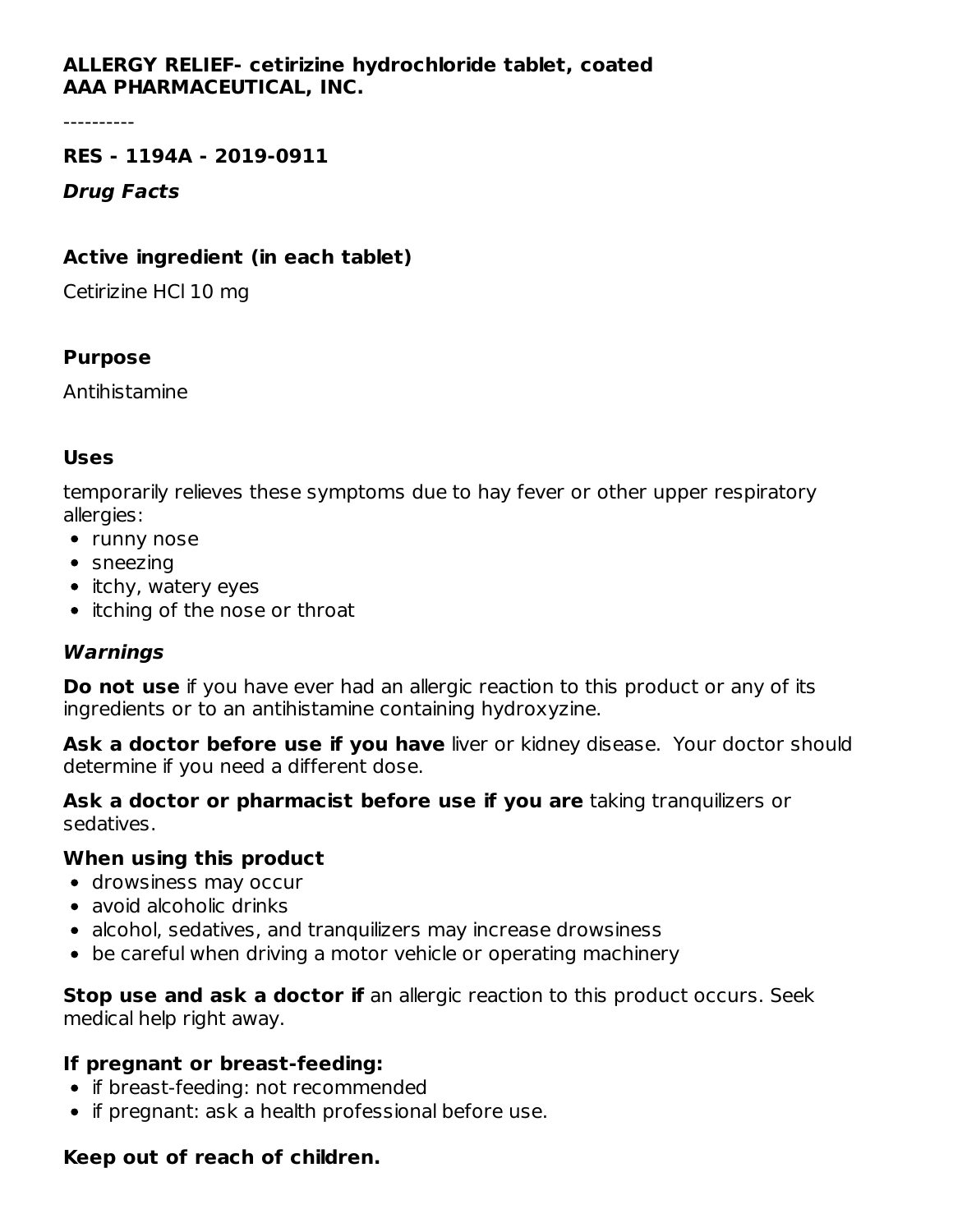In case of overdose, get medical help or contact a Poison Control Center right away. (1- 800-222-1222)

### **Directions**

| adults and<br>children 6 years<br>and over   | one 10 mg tablet once daily; do not take more than one 10 mg tablet<br>in 24 hours. A 5 mg product may be appropriate for less severe<br>symptoms. |
|----------------------------------------------|----------------------------------------------------------------------------------------------------------------------------------------------------|
| adults 65 years<br>and over                  | ask a doctor                                                                                                                                       |
| children under 6<br>years of age             | ask a doctor                                                                                                                                       |
| consumers with<br>liver or kidney<br>disease | ask a doctor                                                                                                                                       |

### **Other information**

- store between 20 to  $25^{\circ}$ C (68 to  $77^{\circ}$ F)
- retain carton for complete product information and warnings

# **Inactive ingredients**

colloidal silicon dioxide, croscarmellose sodium, hypromellose, lactose monohydrate, magnesium stearate, microcrystalline cellulose, polyethylene glycol, titanium dioxide.

# **Questions or Comments?**

1-844-705-4384

# **PRINCIPAL DISPLAY PANEL**

RESTORE U 24 HR NDC 57344-194-01 COMPARE TO THE ACTIVE INGREDIENT IN ZYRTEC® Allergy Relief Cetirizine Hydrochloride Tablets, 10 mg / Antihistamine Indoor and Outdoor Allergies Original Prescription Strength Relieves: Sneezing, Runny Nose, Itchy, Watery Eyes, Itchy Nose or Throat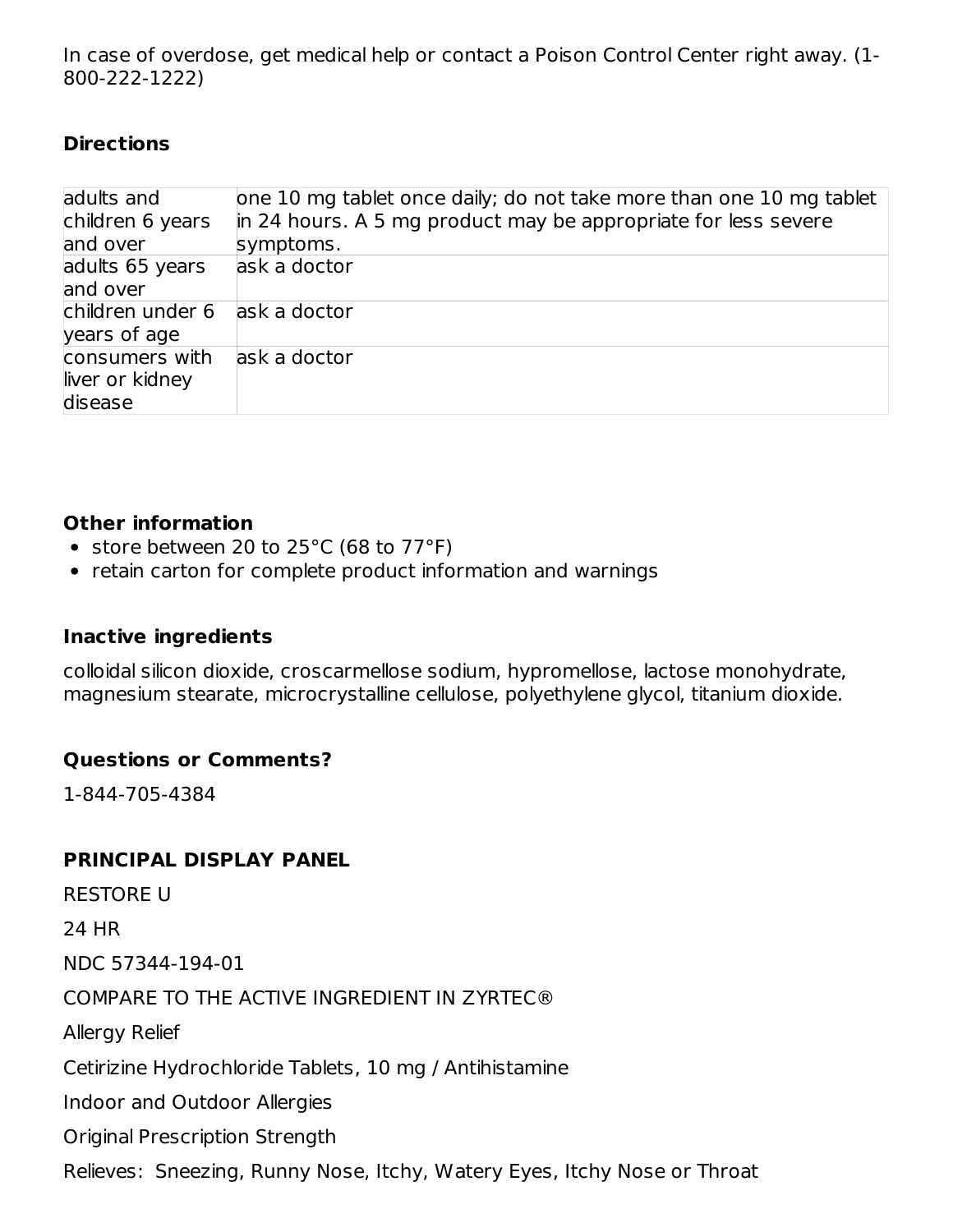#### actual size

### 14 TABLETS



| <b>ALLERGY RELIEF</b> |  |
|-----------------------|--|
|-----------------------|--|

cetirizine hydrochloride tablet, coated

| <b>Product Information</b>                                                        |                |                           |                                           |               |                 |  |  |  |  |  |
|-----------------------------------------------------------------------------------|----------------|---------------------------|-------------------------------------------|---------------|-----------------|--|--|--|--|--|
| <b>Product Type</b>                                                               | HUMAN OTC DRUG | <b>Item Code (Source)</b> |                                           | NDC:57344-194 |                 |  |  |  |  |  |
| <b>Route of Administration</b>                                                    | ORAI           |                           |                                           |               |                 |  |  |  |  |  |
|                                                                                   |                |                           |                                           |               |                 |  |  |  |  |  |
| <b>Active Ingredient/Active Moiety</b>                                            |                |                           |                                           |               |                 |  |  |  |  |  |
| <b>Ingredient Name</b>                                                            |                |                           | <b>Basis of Strength</b>                  |               | <b>Strength</b> |  |  |  |  |  |
| CETIRIZINE HYDROCHLORIDE (UNII: 640047KTOA) (CETIRIZINE -<br>UNII: YO 7261 ME 24) |                |                           | <b>CETIRIZINE</b><br><b>HYDROCHLORIDE</b> |               | $10 \text{ mg}$ |  |  |  |  |  |